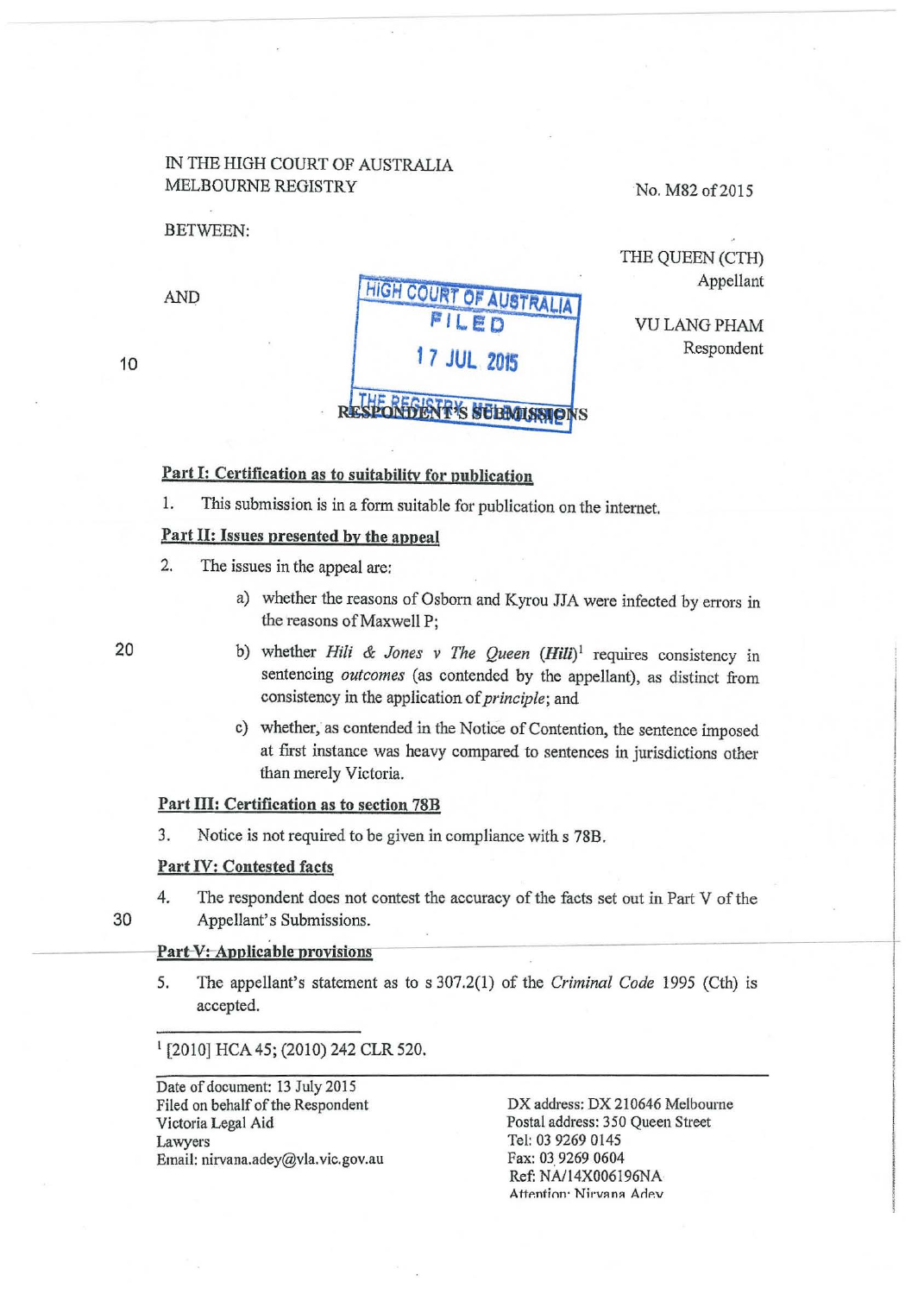- 6. The appellant also refers, in footnote 1 of the Appellant's Submissions, to the marketable and commercial quantities of heroin. The relevant provisions establishing that are ss 301.10 and 301.11 of the *Criminal Code* 1995 (Cth) and s SD and Schedule 4 of the *Criminal Code Regulations* 2002 (Cth). There have been no relevant changes to those provisions since the date of the offence.
- 7. Paragraph 20 of the Appellant's Submissions refers to s 5(2)(b) ofthe *Sentencing Act* 1991 (Vic). Both parties refer to s 16A of the *Crimes Act* 1914 (Cth). Those provisions are still in force, in that form, at the date of making these submissions.

8. The Respondent also refers to ss 68(1) and 79(1) of the *Judiciary Act* 1903 (Cth). 1 0 Those provisions are still in force, in that form, at the date of making these submissions, and are set out in Annexure A to these submissions.

# **Part VI: The Respondent's Argument**

# **The reasons of the Court of Appeal**

- 9. Contrary to the assertions in the Appellant's Submissions, Osborn and Kyrou JJA did not:
	- a) adopt the reasoning, analysis and conclusions of Maxwell  $P<sub>i</sub><sup>2</sup>$  or
	- b) impermissibly use statistical analysis of comparable cases to determine the objective seriousness of the offence;3 or
	- c) treat the sentences imposed in prior Victorian cases as an outer limit beyond which the sentence imposed was wrong. 4
- 1 0. As will be seen, both Osborn and Kyrou JJA observed that the *statistical* analysis of Maxwell P was *useful.* However, Osborn JA, with whom Kyrou JA agreed, painstakingly set out the limited value of such statistics, and the use that could properly be made of them.
- 11. Further, their Honours made it very clear that their decisions were based upon their own, very different, reasoning. Neither Osborn JA nor Kyrou JA agreed with any of the reasoning of Maxwell P. By contrast, Kyrou JA expressly agreed with the reasoning of Osborn JA.
- 12. In addition, Osborn JA identified six matters which led his Honour to conclude 30 that the sentence was manifestly excessive. Only the last of these related to sentences imposed in other cases. The six matters addressed eight of the factors listed ins 16A(2) of the *Crimes Act.<sup>5</sup>*

-2-

<sup>2</sup> As asserted by the appellant in paragraphs 16-19, 23, 25, 31 and 40 of the Appellant's Submissions.

<sup>3</sup> As asserted by the appellant in paragraph 19(b), 31-33, 35 and 40 of the Appellant's Submissions.

<sup>&</sup>lt;sup>4</sup> As asserted by the appellant in paragraph 25 of the Appellant's Submissions.

*<sup>5</sup>* See paragraph 18 below.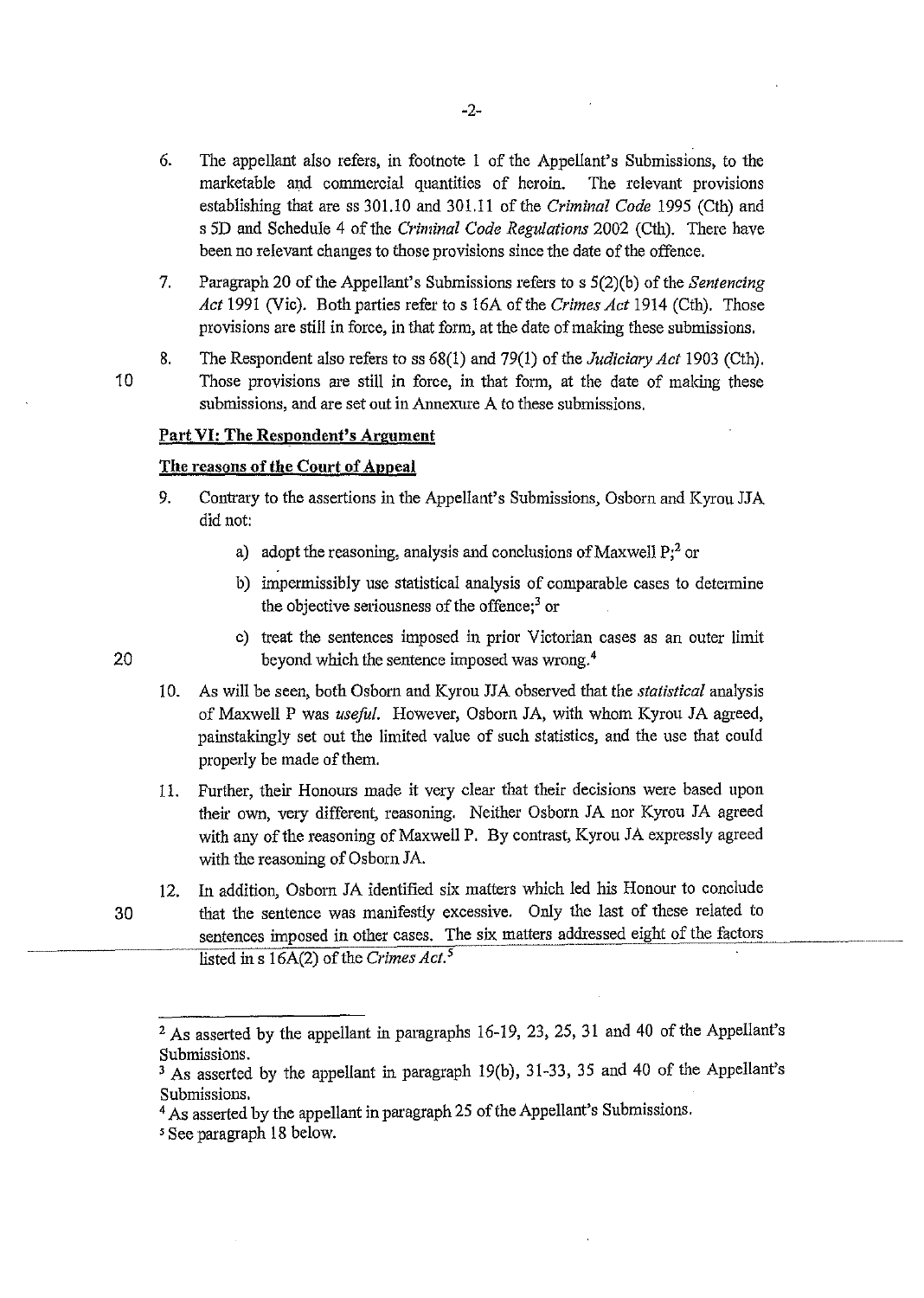### **Osborn JA**

- 13. Osborn JA said that the statistical analysis performed by Maxwell P was "significantly more helpful than the more general data commonly presented to the Court. It demonstrates that the sentence imposed was on its face a heavy one if assessed against sentencing practice in Victoria."<sup>6</sup>
- 14. Osborn JA then detailed the proper approach to such statistics, and the limited use to which they may be put:<sup>7</sup>
	- a) His Honour expressly · noted the applicable principles re-stated in *Barbaro v The Queen (Barbaro)*.<sup>8</sup>
	- b) His Honour said that the analysis of sentencing statistics by reference to weight may mask relevant differences, and there was a fundamental limitation in the usefulness of generalised statistics.<sup>9</sup>
	- c) His Honour noted that it had been specifically held in *Wong v The Queen*  **(Wong)** *<sup>10</sup>*that it was an error to view the weight of the drug as generally the chief factor in fixing the sentence. 11
	- d) His Honour said that references to sentences in comparable cases may provide a useful reference point, and cited the passage from Hili in which the Court set out the appropriate use to which past sentences could be put.I2
	- e) His Honour noted that, if a sentence appears to be outside the range ordinarily imposed in generally similar circumstances, that fact invites very close scrutiny of the individual case. His Honour cited with approval an observation in another case to the effect that a general overview of the sentences imposed for offences of a similar character must inevitably play its part in provoking the instinctive reaction of the Court as to whether or not a particular sentence is manifestly excessive. 13
	- f) However, his Honour expressly said that the yardstick provided by other sentences could not be definitive of error, or, if error is found, definitive of the appropriate outcome. <sup>14</sup>

10

<sup>6</sup> At [63] of *Pham v R* [2014] VSCA 204 (the **Court of Appeal decision).** 

<sup>7</sup> At [64], [66]-[75] of the Comt of Appeal decision.

<sup>8 [2014]</sup> HCA2; (2014) 253 CLR 58.

 $9$  At [66]-[69] and [71] of the Court of Appeal decision.

<sup>1</sup>o [2001] HCA64; (2001) 207 CLR584.

 $11$  At [70] of the Court of Appeal decision.

<sup>&</sup>lt;sup>12</sup> At [72] of the Court of Appeal decision.

<sup>&</sup>lt;sup>13</sup> At  $\overline{[73]}$  of the Court of Appeal decision.

<sup>14</sup> At [73] and [74] of the Court of Appeal decision.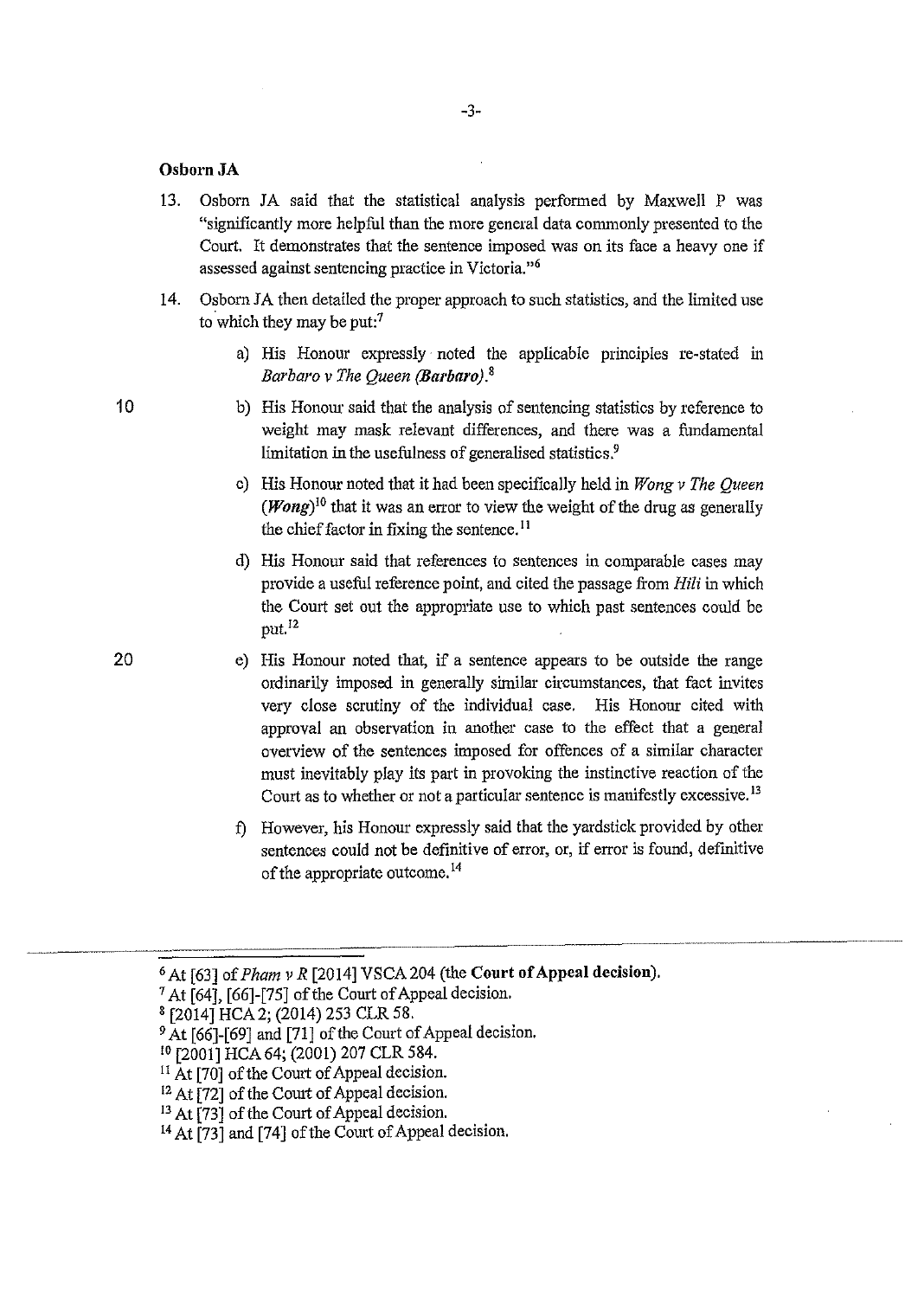- 15. Osborn JA concluded that sentencing statistics may inform the context in which the appeal falls to be considered, but cannot be regarded as determinative of the outcome. <sup>15</sup>
- 16. Further, early in his Honour's analysis, his Honour properly identified the factors to which the Court must have regard pursuant to s 16A(l) and (2) of the *Crimes Act.* His Honour noted that the relative weight to be given to individual factors is not prescribed and must vary with the justice of the case.<sup>16</sup>
- 17. Finally, his Honour identified six matters which led his Honour to conclude that the sentence was manifestly excessive. The last of these was that the sentence 1 0 was "very heavy when compared with the class of broadly comparable cases identified by the President."<sup>17</sup>
- 18. Those six matters addressed eight of the factors listed ins 16A(2) of the *Crimes*  Act.<sup>18</sup> Six of the other factors listed in s 16A(2) of the *Crimes Act* were not applicable. 19 The only applicable factor not referred to by Osborn JA was the deterrent effect on the offender. Given that both the original sentence and the substituted sentence involved lengthy periods of imprisonment, and in light of the offender's illness, it was unnecessary for his Honour to expressly refer to specific deterrence. Further, in view of the offender's remorse and prospects of rehabilitation, general deterrence was of far greater significance. His Honour 20 noted the need for general deterrence. $20$

## **KyrouJA**

- 19. Kyrou JA found that the sentence was manifestly excessive for the reasons set out by Osborn JA. His Honour said that, as Osborn JA had demonstrated, a balancing of the relevant sentencing considerations strongly indicated that the sentencing discretion had miscarried.<sup>21</sup>
- 20. Kyrou JA described the statistics as "helpful in identifying comparable cases and current sentencing practice and thus facilitating consistency in sentencing." His Honour noted the proper and limited use of such statistics.<sup>22</sup>
- 21. Kyrou JA said that the statistics established that the sentence imposed at first 30 instance (the **m·iginal sentence)** was out of line with current sentencing practice in Victoria. His Honour said that the disparity was "a factor, together with the

<sup>21</sup> At [81] of the Court of Appeal decision.

<sup>22</sup> At [82] of the Court of Appeal decision.

<sup>&</sup>lt;sup>-15-</sup>At [75] of the Court of Appeal decision.

<sup>&</sup>lt;sup>16</sup> At [65] of the Court of Appeal decision.

<sup>&</sup>lt;sup>17</sup> At [77] of the Court of Appeal decision.

<sup>&</sup>lt;sup>18</sup> These were the factors listed in s  $16A(2)(a)$ , (d), (f), (g), (h), (k), (m) and (n).

<sup>&</sup>lt;sup>19</sup> These are the factors listed in s  $16A(2)(b)$ , (c), (e), (ea), (fa), and (p).

 $20$  At [77(a)], Osborn JA noted that the sentencing judge had correctly identified the offending as constituting a serious offence requiring punishment by imprisonment and a sentence which placed an emphasis on general deterrence.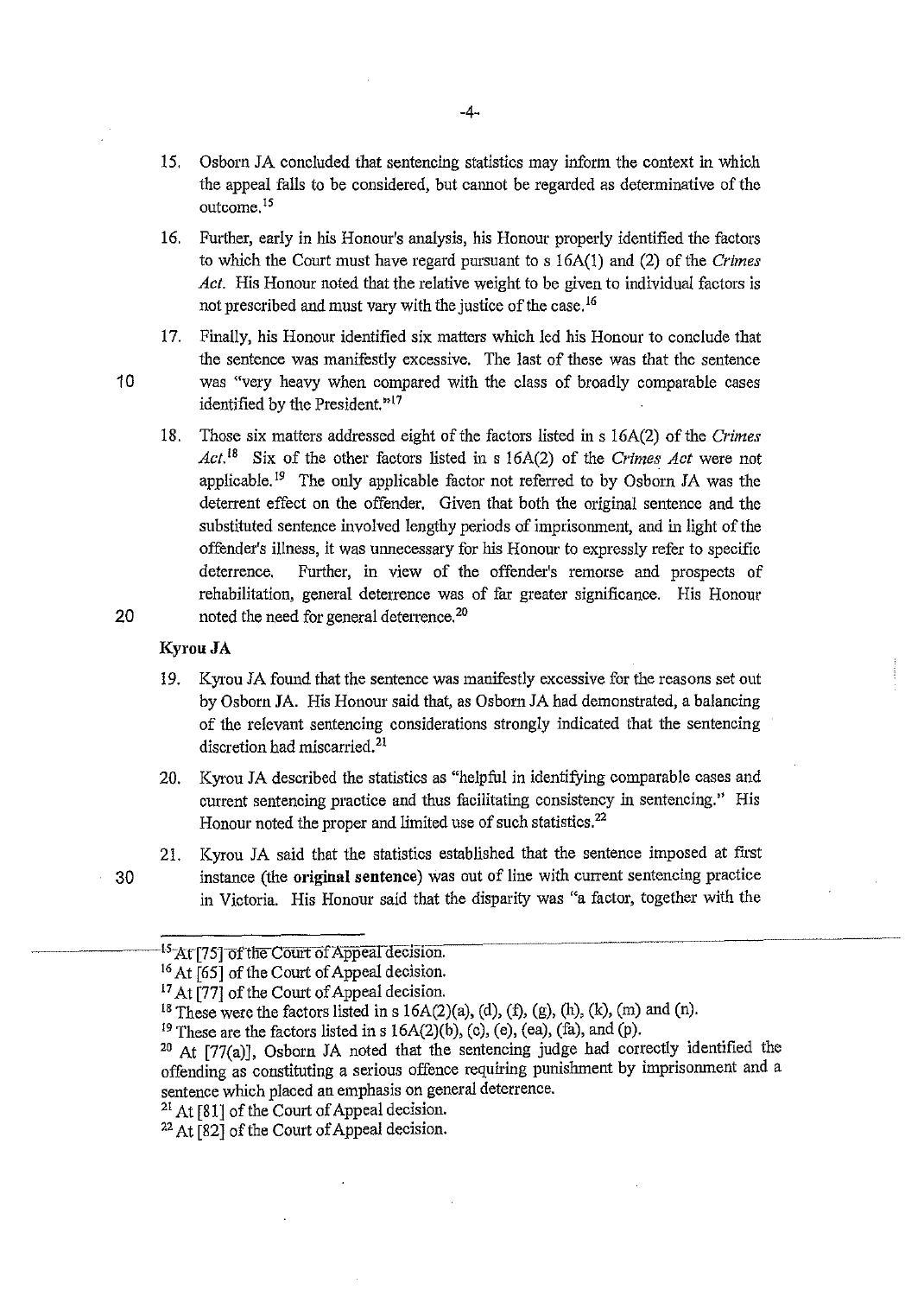other factors to which Osborn JA has referred," which enabled the Court to be satisfied that the sentence must have resulted from the misapplication of principle.<sup>23</sup>

# Current sentencing practices – first alleged issue

- 22. The appellant says that the first issue raised in this appeal is whether federal offenders should be sentenced in accordance with current sentencing practices in the State (or Territory) in which they are convicted, to the exclusion of sentencing practices in other jurisdictions. 24
- 23. The respondent submits that it is already well established that the answer to that 10 question is  $\binom{10}{10}$   $\binom{25}{10}$

# **Consistency**

- 24. Although not raised by the grounds of appeal, a question that arises from the appellant's submissions is: what does *Hili* require of an intermediate appellate court in relation to consistency of sentences for federal offenders?
- 25. The appellant appears to be asserting that the decision in *Hili* requires a Court to follow the *outcome* of sentencing decisions in other States unless convinced they are plainly wrong.2<sup>6</sup>
- 26. However, as developed below, it is submitted that *Hili* requires intermediate appellate courts to follow the decisions of other Australian appellate courts as to

20 *the principles underlying* the sentencing task unless convinced the decision is plainly wrong.

#### *Differences inevitable*

- 27. The fact that most federal offenders are sentenced by State courts inevitably leads to some differences in the sentencing of federal offenders according to where they are sentenced. 27
- 28. The differences may arise due to differences in the State or Territory laws picked up by s 68 of the *Judiciary Act* or by the *Crimes Act* itself.<sup>28</sup>

<sup>&</sup>lt;sup>23</sup> At [83] of the Court of Appeal decision.

<sup>24</sup> Paragraph 2(a) of the Appellant's Submissions.

<sup>&</sup>lt;sup>25</sup> Hili, supra nl, per French CJ, Gummow, Hayne, Crennan, Kiefel and Bell JJ at [18], [53]=[54] and-[57]:-See lilso *LeefliVTneCommonwealth* (1992) 174 CLR 455 *(Leeth)* per Mason CJ, Dawson and McHugh JJ at page 471 and Brennan J at 476.

<sup>26</sup> See paragraph 22-24 of the Appellant's Submissions.

<sup>27</sup>*SeePutland v The Queen* [2004] HCA8; (2004) 218 CLR 174 *(Put/and)* per Gleeson CJ at [4)-[5], [18] and [22]-[25), Gummow and Heydon JJ at [59)-[60], and Kirby J at [82]- [83], and *Leeth,* supra n25, per Mason CJ, Dawson and McHugh JJ at page 467 and 470- 471, Brennan J at 475-6, Deane and Toohey JJ at490, and Gaudron J at499-500.

<sup>&</sup>lt;sup>28</sup> See *Putland*, ibid, per Gleeson CJ at [4] and [25], Gummow and Heydon JJ at [59]-[60], and *Leeth,* supra n25, per Mason CJ, Dawson and McHugh JJ at page 467. See also *Hili,*  supra n1, at [27] and [52].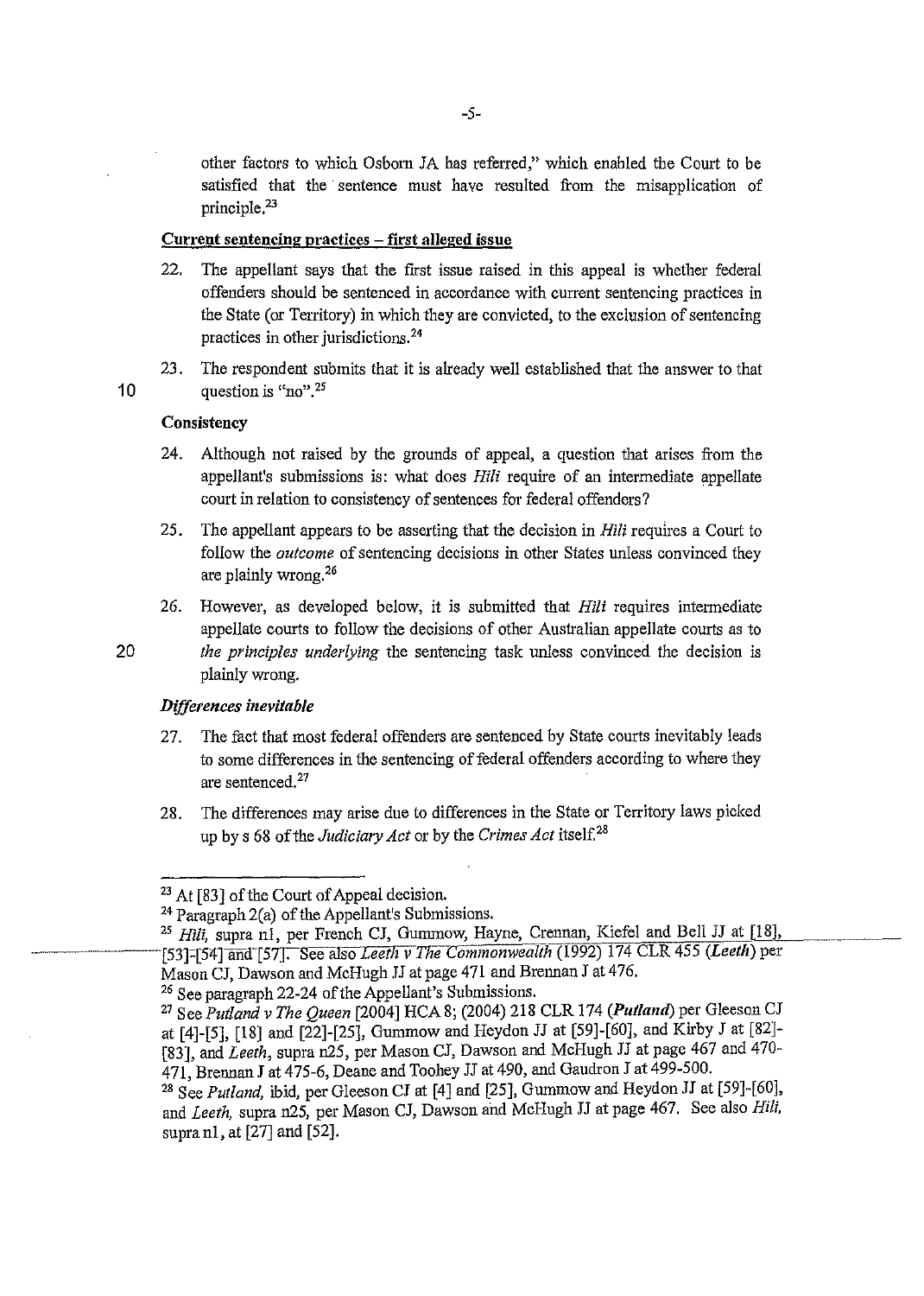- 29. In addition, differences may result from the State or Territory laws that apply by virtue of s 79 of the *Judiciary Act.2<sup>9</sup>*
- 30. Differences may also arise due 'to local factors, such as the prevalence of a particular crime in that State. 30
- 31. However, the State courts should consistently apply relevant *principles* to the sentencing of federal offenders. It is submitted that this is what *Hili* demands.

*Hili* 

- 32. It is acknowledged that there are three matters that arguably support the appellant's contention.
- 10 33. Firstly, in *Hili,* the plurality (French CJ, Gumrnow, Hayne, Crennan, Kiefel and Bell JJ) said at [57]:

*In dealing with appeals against sentences passed on foderal offenders, whether the appeal is brought by the offender or by the prosecution, the need for consistency of decision throughout Australia is self-evident.* .. . *[J]n considering the sufficiency of sentences passed on federal offenders at first instance, intermediate appellate courts should not depart from what is decided by other Australian intermediate appellate courts, unless convinced that the decision is plainly wrong.* 

- 34. Secondly, the plurality later<sup>31</sup> referred to the outcomes in two comparable cases 20 which, even allowing for the different circumstances of each case, were much more severe than the sentence imposed against Hili and Jones. The plurality said this permitted the Comt of Appeal to conclude that there must have been some misapplication of principle by the sentencing judge.
- 35. Thirdly, in a separate judgment, Heydon J agreed with the plurality's answers and orders, but adopted different reasoning in relation to the "norm" question in one respect.<sup>32</sup> Heydon J expressly distinguished between legal principles and aspects of sentencing *other* than legal principles, such as factual reasoning, or the exercise of a discretionary judgment. His Honour said that the obligation of intermediate appellate coutis to not depart from what is decided by other Australian intermediate 30 appellate courts unless convinced that the decision is plainly wrong was limited to legal principles.<sup>33</sup> The appellant could argue that, by providing these separate reasons, Heydon J interpreted the plurality's reasons as supporting the appellant's contention.

<sup>29</sup> The appellant does not address whether s 5(2)(b) of the *Sentencing Act* 1991 (Vic) could apply pursuant to s 79 of the *Judiciary Act*, and appears to assume that it could not.

<sup>30</sup> Cf Kirby J in *Putland,* supra n27, at [82]-[83], and *Leeth* supra n25, per Mason CJ, Dawson and McHugh JJ at page 467 and 470-1 and Brennan I at 475-6.

 $31$  Supra n1 at [67].

<sup>32</sup> Supra n1 at [70].

<sup>33</sup> See supra n1 at [71], [73]-[74], [76]-[78].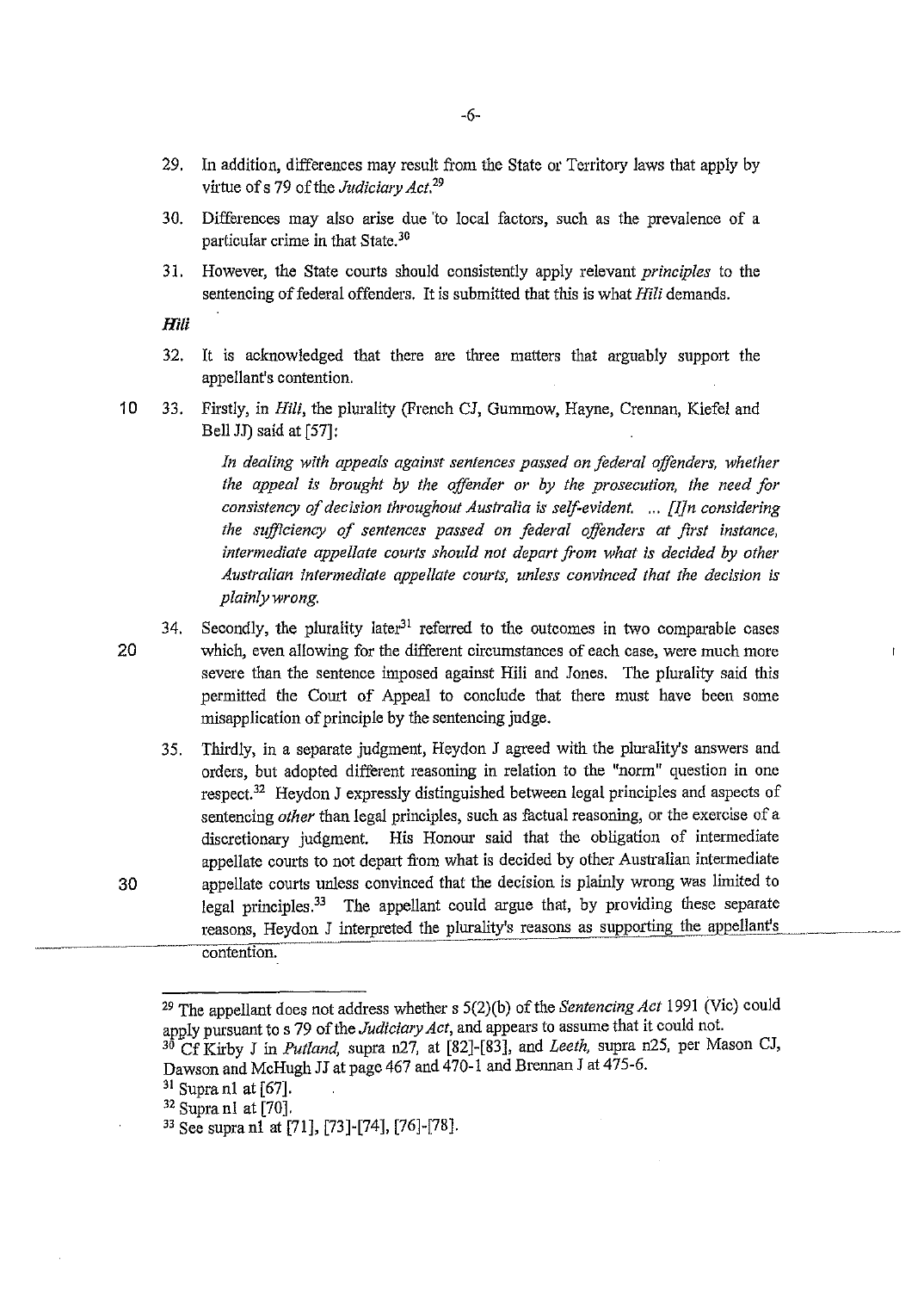- 36. There are four matters that support the respondent's contention.
- 37. Firstly, paragraph 57 of the plurality judgment followed a detailed analysis of what was meant by "consistency".
- 38. The plurality stated that consistency meant consistency in the application of the relevant legal principles, and did not mean numerical or mathematical equivalence.<sup>34</sup>
- 39. Contrary to the appellant's submissions, the Court did not hold that "falchieving federal sentencing consistency by having regard to what has been done in other comparable cases is second only to the paramount concern with the consistent 10 application of Part 1B of the *Crimes Act*<sup>", 35</sup> The Court pointed out that it was not enough to have regard to what has been done in other cases; it was necessary to also have regard to *why* it was done.<sup>36</sup>
	- 40. The plurality emphasised that: $37$ 
		- a) what is sought is the treatment of like cases alike;
		- b) consistency of that kind is not capable of mathematical expression; and
		- c) consistency of that kind is not capable of expression in tabular form.
	- 41. Secondly, s 16A(l) of the *Crimes Act* requires that the sentence must be of a "severity appropriate in all the circumstances of the offence".

42. The plurality noted that provision, and its effect. Their Honours also noted the fact 20 that "norms" will mislead if they suggest that, for example, the same proportionate relationship should exist between the time to be served in prison and the length of the head sentence.<sup>38</sup>

- 43. The requirement in s 16A applies both to sentencing judges at first instance and also to appellate courts which, having found error, may re-sentence the offender. The requirement cannot be met if a court must follow the actual sentences imposed by courts in other jurisdictions unless satisfied the outcome was plainly wrong. This would usurp the sentencing discretion of a court to weigh up the multitude of factors and perform an instinctive synthesis.
- 44. Thirdly, the plurality noted that past sentences are no more than historical statements 30 of what has happened in the past. They provide guidance to sentencing judges, and to appellate courts, and stand as a yardstick against which to examine a proposed sentence.<sup>39</sup>

<sup>34</sup> See supra nl at [18] and [48]-[49].

<sup>&</sup>lt;sup>35</sup> Paragraph 23 of the Appellant's Submissions.

<sup>36</sup> Supra nl at [18]. See also [48]-[57].

<sup>37</sup> Supra nl at [48]-[49].

<sup>&</sup>lt;sup>38</sup> See supra n1 at [24]-[25], [38]-[42].

 $39$  Supranl at [54].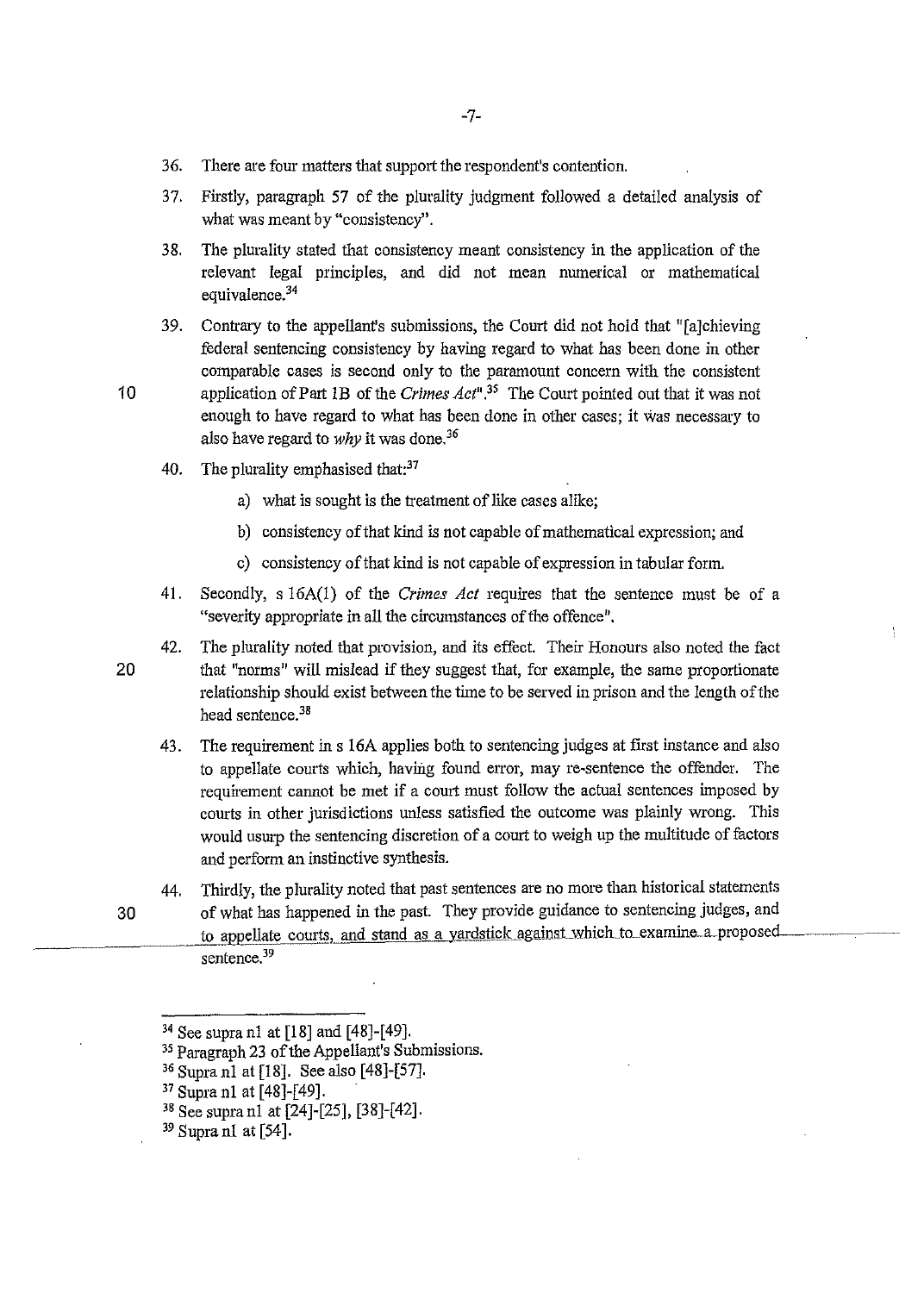- 45. Fourthly, this interpretation is consistent with other High Court authority.<sup>40</sup>
- 46. In particular, in *Lacey v Attorney General (Old)*,<sup>41</sup> French CJ, Gummow, Hayne, Crennan, Kiefel and Bell JJ noted that the plurality in Hili had pointed out that consistency in sentencing refers to "consistency in the application of the relevant legal principles, not some numerical or mathematical equivalence." Their Honours (in *Lacey)* said "Consistency in that sense is maintained by the decisions of intermediate courts of appeal.<sup>142</sup>
- 47. In *Barbaro,* the plurality similarly observed that the consistency that was sought was consistency in the application of principles, and noted that "what is important is the 10 unifying principles which those sentences both reveal and reflect.<sup> $n43$ </sup>
	- 48. Accordingly, it is submitted that *Hili* does not require intermediate appellate courts to follow the *actual sentences* imposed or endorsed by other Australian intermediate appellate courts unless convinced that the decision is plainly wrong. It is submitted that Hili requires intermediate appellate courts to not depart from *the principles underlying* the decisions of other Australian appellate courts in imposing or endorsing particular sentences, unless convinced the principle is plainly wrong.
	- 49. Finally, with respect, the appellant's submissions as to what *Hili* requires appear to be inconsistent with its submissions in relation to the second alleged error.<sup>44</sup>

# **Disregarding other jurisdiction - the first alleged error**

- 20 50. The appellant asserts that the Court of Appeal had "no proper basis for disregarding the 'yardstick' effecf' of the decisions of other intermediate appeal coutis because it did not make any finding that the decisions were incorrect, "let alone plainly wrong, as to the sentences imposed."<sup>45</sup>
	- 51. For the reasons set out earlier, the Court was not required to find that the sentences were plainly wrong.
	- 52. In addition, the appellant's assertion must be seen in the context of the following matters.
	- 53. Firstly, the comparison with the outcomes in other cases was only one of many factors relied upon by Osborn and Kyrou JJA.
- 30 54. Secondly, Osborn JA, with whom Kyrou JA agreed, properly noted the limited value of any such comparison.

<sup>40</sup> See *Lacey v Attorney General (Qld)* [2011] HCA 10; (2011) 242 CLR 573 per French CJ, Hayne, Crennan, Kiefel and Bell JJ at [54]-[55], *Barbaro,* supra n8, at [40]-[41] and *Wong*, supra n10, per Kirby J at [123].

<sup>41 [2011]</sup> HCA 10; (2011) 242 CLR 573.

 $42$  Ibid, at [54]. See also [55].

<sup>43</sup>*Barbaro,* supra n8, at [40]-[41].

<sup>44</sup> See in particular paragraphs 38-40 of the Appellant's Submissions.

<sup>&</sup>lt;sup>45</sup> Paragraph 22 of the Appellant's Submissions.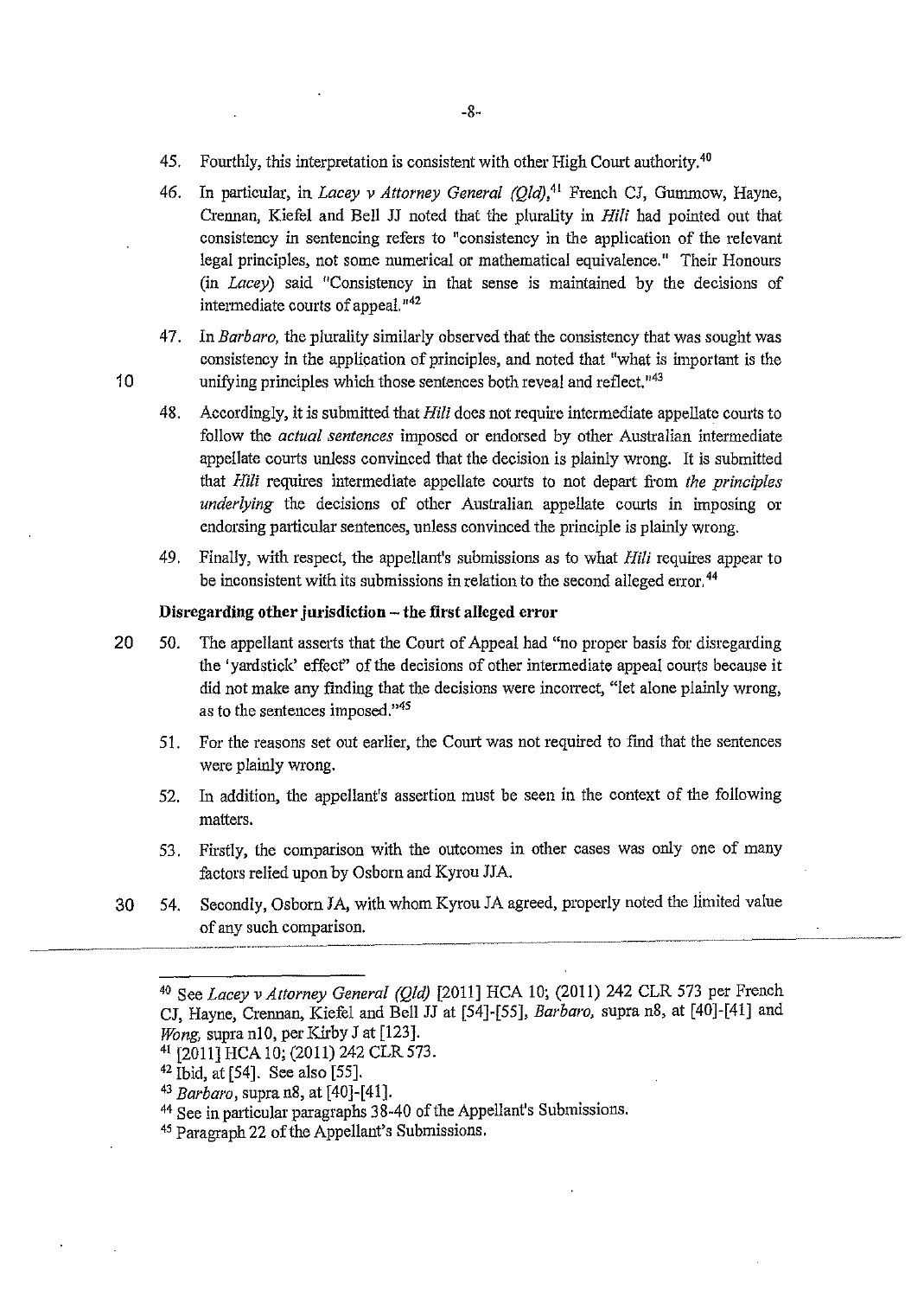- 55. Thirdly, although Maxwell P considered that the sentences imposed in New South Wales, Queensland and Western Australia were substantially higher than those imposed in Victoria,<sup>46</sup> it is doubtful that that conclusion is borne out by the table and graph his Honour produced.
- 56. The only cases that appear to be significantly above the parallel lines on the graph are the six New South Wales cases of between 19-39% of the applicable commercial quantity.<sup>47</sup>
	- a) Two of those were described by the appellant as not involving offenders who were characterized as couriers.<sup>48</sup>
	- b) One of those, and another two of the six cases, were decided prior to 2008.<sup>49</sup> It had been submitted to the Court of Appeal that New South Wales decisions prior to 2010 were impermissibly influenced by a quantitative guideline judgment.<sup>50</sup> The Crown removed from the first table it provided to the Court of Appeal (the **Crown's first table)** cases in New South Wales decided prior to 2008 to avoid any impact of this issue.<sup>51</sup>
	- c) There were another nine New South Wales decisions on the graph. Eight of them fell within or below the parallel lines. $52$
	- d) Of the three Queensland cases on the graph, two were within the parallel · lines, and one only slightly above it.<sup>53</sup>
	- e) The only Westem Australian case on the graph was only marginally above the parallel lines. 54

10

<sup>46</sup> At [8] of the Court of Appeal decision.

<sup>&</sup>lt;sup>47</sup> Which is the range within which the respondent fell, having had 38.4% of the commercial quantity.

<sup>&</sup>lt;sup>48</sup> According to the Crown's first table, the offender in *Govindaraju v R* [2011] NSWCCA 255 was "more than a mere courier", and there had been no finding as to the role of the offender in *Mirza v R* [2007] NSWCCA 257. It is conceded, however, that the Comt of Appeal in *Govindaraju* said the evidence did not justify the finding that the offender was more than a courier  $-$  see [59]-[61].

<sup>49</sup>*R v Paliwala* [2005] NSWCCA 221; (2007) 153 A Crim R 451, *R v Mirzaee* [2004) \_\_\_\_ --~-

 $50$  See [36] of the Court of Appeal decision.

<sup>51</sup> See paragraph l of the "Further Submissions on behalf of the Respondent" (filed by the Crown) dated 16 May 2014.

<sup>52</sup> Only *R v Huynh* [2008] NSWCCA 16; (2008) 180 A Crim R 517 was above it. It involved 0.7% of the commercial quantity.

<sup>53</sup>*R v Tran* [2007) QCA 221; (2007) 172A Crim R 436 was the only case above the lines, involving 98.2% of the commercial quantity.

<sup>54</sup>*Taylorv The Queen* [2007) WASCA 146; (2007) l72ACrimR430, involving 18.2% of the commercial quantity.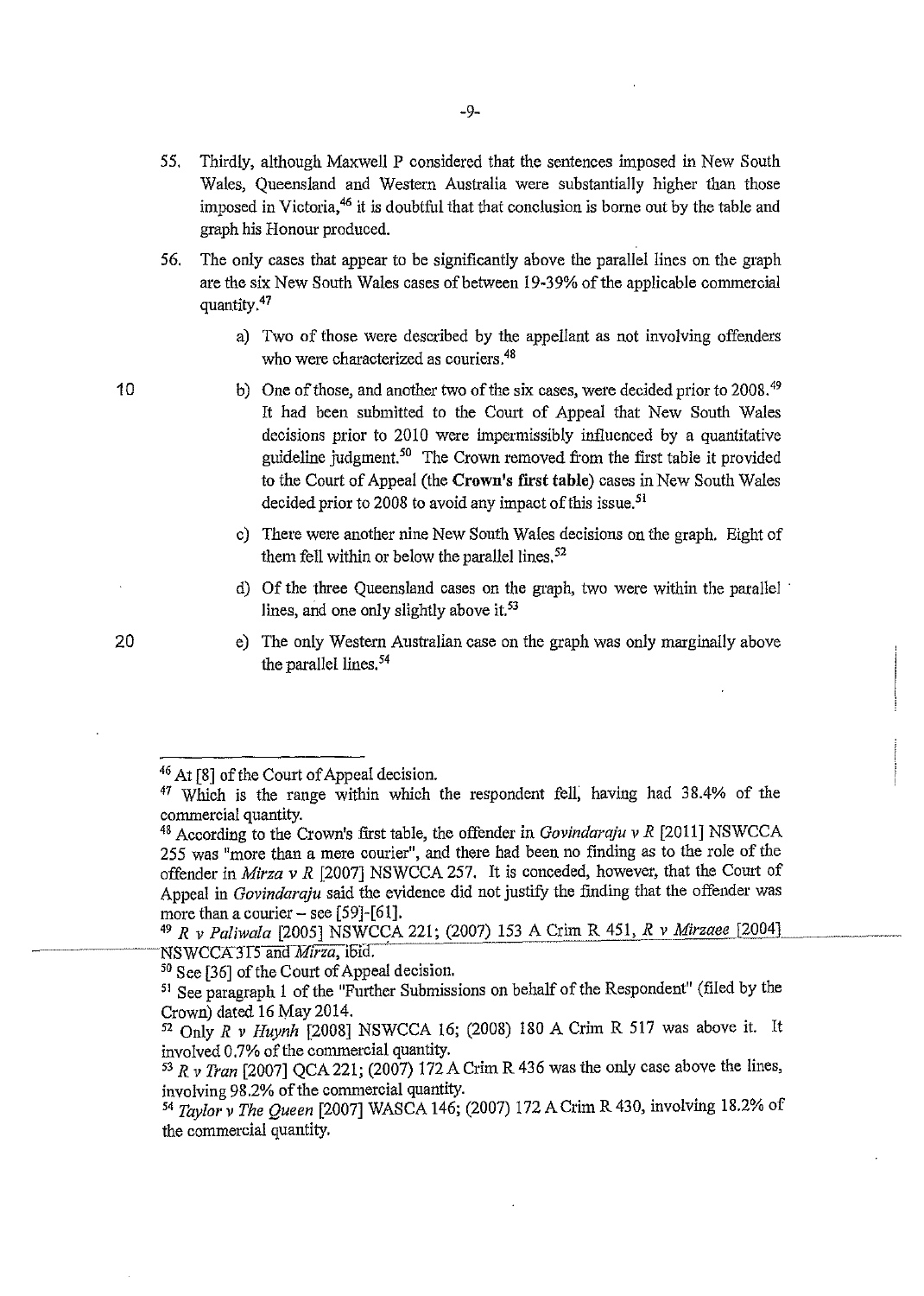#### *Asserted consequence*

57. The appellant asserts that other courts will feel bound to follow the Court of Appeal decision if it is not quashed.<sup>55</sup> With respect, other courts will be bound by the decision in *Hili.* The individual reasoning of one member of a Court of Appeal will not affect that.

#### Statistical analysis - the second alleged issue

- 58. The appellant says that the second issue raised in this appeal is whether it is permissible to determine the objective seriousness of a federal importation offence by reference to a statistical analysis of comparable cases which grades those cases 10 by the weight of the drugs expressed as a percentage of the statutory threshold for a more serious offence.<sup>56</sup>
	- 59. If by this the appellant means that the issue is whether it is permissible for objective seriousness to be determined solely by reference to comparable cases, or solely by the weight of the drug, the respondent submits that it is already well established that the answer to those questions is "no".<sup>57</sup>

#### The second alleged error

60. The second alleged error is that the Court of Appeal treated the weight of the drug as the "dominant means of determining objective seriousness" and that the "use of statistical analysis became a guiding force for the outcome of the appeal."<sup>58</sup>

# 20 *Attribution of the reasons of Maxwell P to the entire Court*

- 61. The appellant's submissions on *this* alleged error incorrectly attribute the reasons of Maxwell P to the Court of Appeal as a whole.
- 62. As noted above, *<sup>59</sup>*Osborn and Kyrou JJA observed that the statistical analysis of Maxwell P was useful. However, their Honours did not adopt the reasoning of Maxwell P, and expressly noted the limited and proper use of statistics. Osborn JA expressly noted the statement in *Wong* that it was an error to view the weight of the drug as generally the chief factor in fixing the sentence. Further, the comparison with other cases was the last of six reasons for the conclusion of Osborn JA that the sentence was manifestly excessive. Finally, the six reasons of 30 Osborn JA addressed eight of the relevant factors listed ins 16A(2) of the *Crimes Act.*

*<sup>55</sup>*Paragraph 26 of the Appellant's Submissions.

<sup>&</sup>lt;sup>56</sup> Paragraph 2(b) of the Appellant's Submissions.

<sup>&</sup>lt;sup>57</sup> The limited value of comparable cases has recently been reiterated in *Hili*, supra n1, at [53]-[54]. Further, it is well established that it is false to say that the gravity of the offence can usually be assessed by reference to the weight of narcotic involved - see *Wong,* supra nlO, in particular at [72]-[73].

<sup>58</sup> Paragraphs 31 and 33 of the Appellant's Submissions. See also paragraphs 32, 35-37 and 40.

*<sup>59</sup>* See under the heading "The reasons of the Court of Appeal".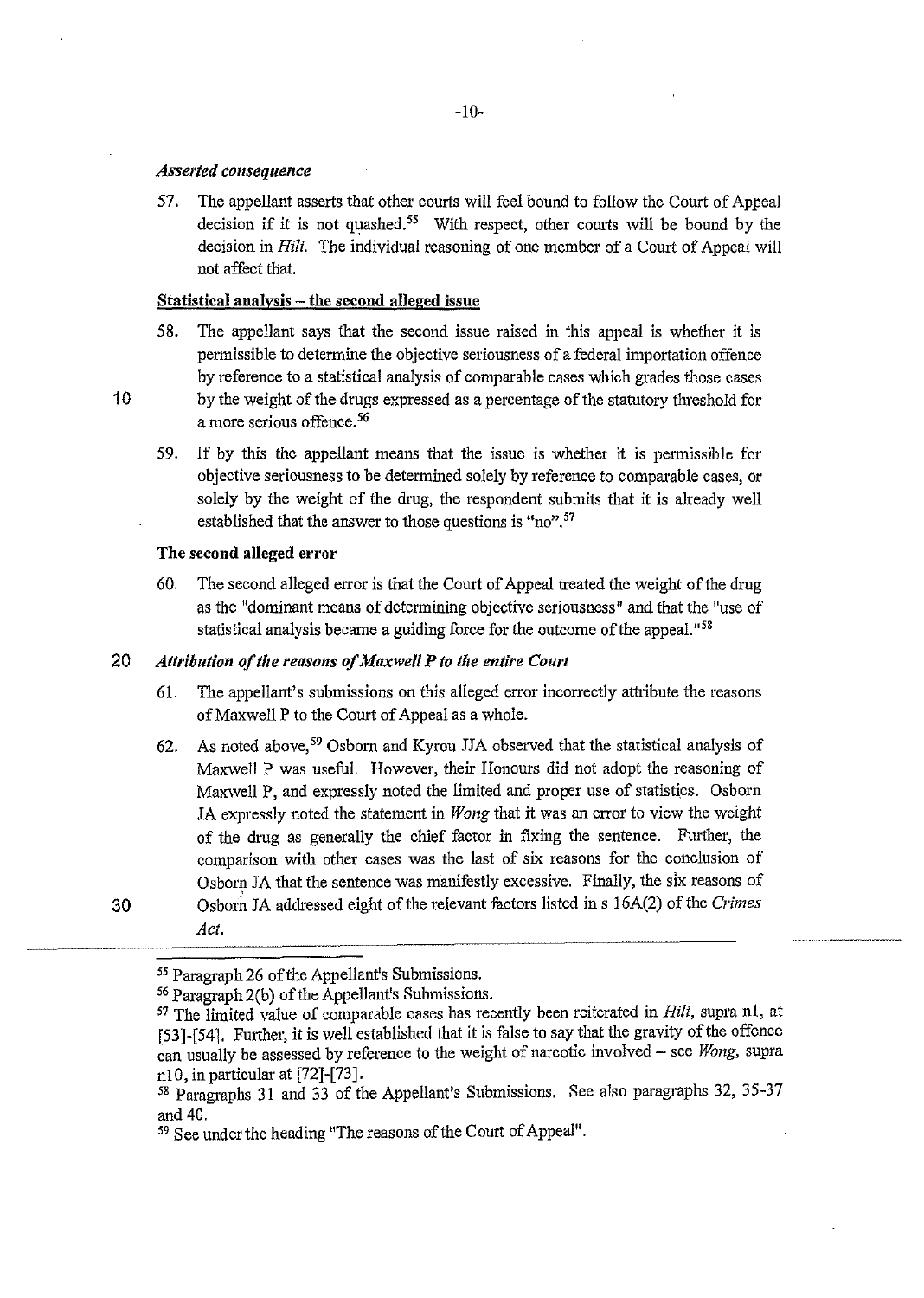## *Focus on drug weigflt*

- 63. The appellant submits that the Court of "narrowed the weight-based comparison to cases involving *"couriers",* guilty pleas and absence of prior relevant conviction" and that "approach deliberately enhanced rather than diminished drug weight as the dominant means of determining objective seriousness."<sup>60</sup>
- 64. With respect, this is mistaken.
- 65. Maxwell P incorporated into the table three factors which are frequently found in drug cases: a role of courier, a guilty plea, and an absence of prior relevant convictions. His Honour then added a calculation related to the weight of the drug. 1 0 By doing so, his Honour clearly appreciated the relevance of *each* of those four factors to the proper disposition, and was not focusing on weight to the exclusion of every other factor.
	- 66. Furthermore, his Honour expressly acknowledged that the table omitted factors personal to the individual offender. 61 Personal factors are infinitely variable, and are not easily compared.
- 67. With respect, the table created by his Honour was more informative than the Crown's tables. The Crown's first table contained only nine cases, seven of which were from New South Wales, and in each of which quite high sentences had been imposed ranging from  $7$  years and 8 months (92 months) to 9 years (108 months). The 20 amended table later provided by the Crown (the Crown's second table) included only three additional cases, in which head sentences below that range were imposed.<sup>62</sup>

## *Utility of classification as courier- Olbrich*

- 68. The appellant next refers to *The Queen v Olbrich* (*Olbrich*).<sup>63</sup> The appellant asserts that "Classifying eases by reference to "couriers" as part of a statistical analysis based on drug weight tends to advance the proscribed obscuring of what was done by this respondent and by the prior offenders."64
- 69. The majority in *Olbrich* was concerned to refute the proposition that it was *necessary*  to characterize an offender's role, and made the fmther point that it was not always 30 useful or possible to do so. The majority also noted that the characterization must not obscure the assessment of what the offender did. However, the majority acknowledged that the distinction between "couriers" and "principals" may prove a useful shorthand description of different kinds of participation in a single enterprise when more than one person connected with the importation of those drugs is

<sup>60</sup> Paragraph 31 of the Appellant's Submissions.

<sup>&</sup>lt;sup>61</sup> At [9] of the Court of Appeal decision.

 $62$  The Crown's first table was filed by the Crown on 30 April 2014 for the Court of Appeal hearing. The Crown's second table was filed on 16 May 2014, with further submissions. 63 [1999] HCA 54; (1999) 199 CLR 270.

*<sup>64</sup>* Paragraph 34 of the Appellant's Submissions.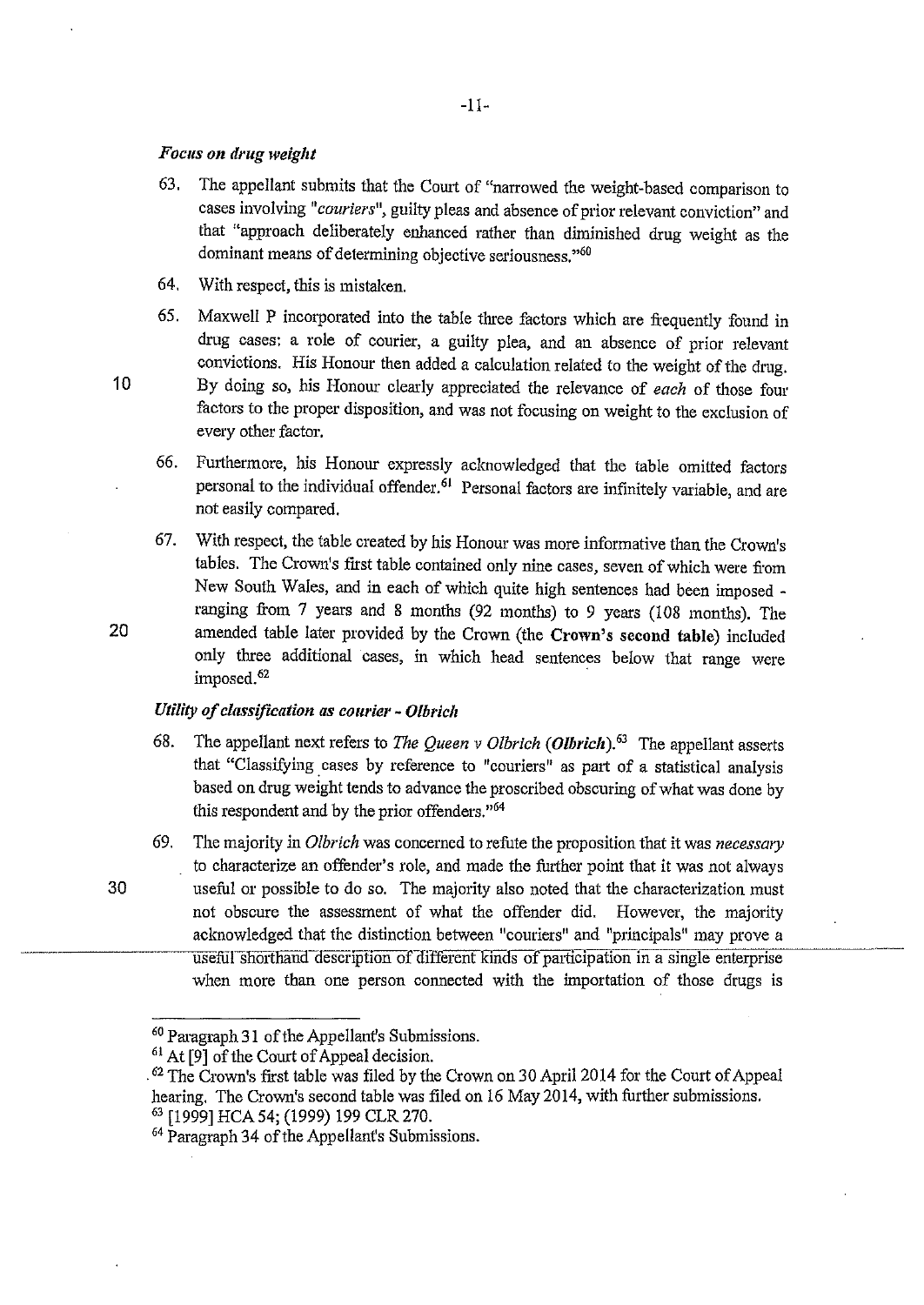prosecuted, and those persons are charged with different offences. The majority said that the adoption of the terms may permit different levels of culpability to be identified. 65

- 70. In this case, multiple people had been charged, and it was known that the respondent was a courier, not a principal.<sup>66</sup> Further, the Crown submitted he was a courier.<sup>67</sup> In addition, the Crown's tables had a column for "Role". Of the nine cases on the Crown's first table, six offenders were said to be a "courier", two "more than a mere courier", and in one case it was said that there was "no finding made as to role".<sup>68</sup>
- 71. Accordingly, in this case, the classification of the respondent as a courier was a 1 0 useful shorthand description. In order to properly apply the parity principle, a court dealing with another offender involved in the same criminal enterprise needed to know not only *what* were the sentences imposed on the other involved offenders, but *why.*

# *Grid or guideline sentencing*

- 72. The appellant asserts that the Court of Appeal's decision, if allowed to stand, "will tend to encourage a form of grid or guideline sentencing of the kind disapproved of for federal offences by this Court in *Wong."69* The appellant asserts that the decision [paraphrasing] 'encouraged, if not required, the use of tables and graphs calculated by reference to the threshold for a more serious uncharged offence as the dominant 20 means of determining objective seriousness<sup>', 70</sup>
	- 73. These assertions can have no application to the reasons of Osborn and Kyrou JJA. Neither used the statistics to measure the objective seriousness of the offence, and both were keenly alive to the need for care in the use that could properly be made.

# **The orders sought by the appellant**

- 74. Finally, the appellant seeks orders that the appeal to the Court be allowed, that the order of the Court of Appeal be set aside, and that there be an order that the appeal to the Court of Appeal be dismissed.
- **75.** Even if the Court upholds the appellant's contentions as to error in the Court of Appeal, it would not be appropriate to order that the appeal to the Court of Appeal 30 be dismissed. Such an order would deprive the respondent of his entitlement to an

appeal according to law, having been granted leave to appeal against his sentence.

<sup>&</sup>lt;sup>65</sup> *Olbrich*, supra n63, at [14] and [19]-[20].<br><sup>66</sup> See the Court of Appeal decision, per Osborn JA at [49], [53(a)], [54].

 $\overline{67}$  See the Court of Appeal decision, per Osborn JA at [53(a)].

*<sup>68</sup>*Of the ten cases on the Crown's second table, five offenders were said to be a "courier" and three "more than a mere courier". See n62, supra, for details of the Crown's tables. *69* Paragraph 38 of the Appellant's Submissions.

<sup>70</sup> Paragraph 40 of the Appellant's Submissions.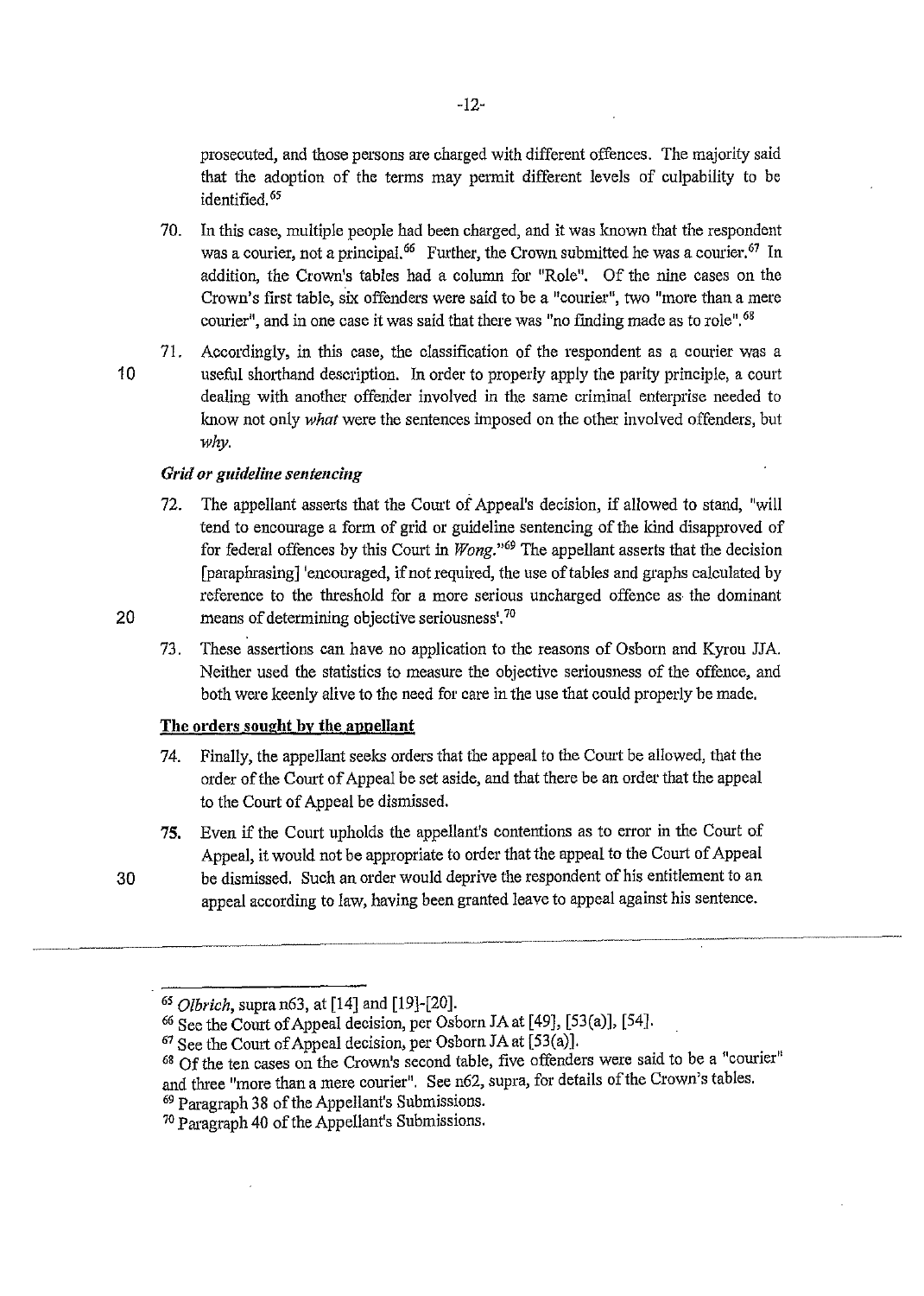# **Part VII: Notice of Contention**

# **Compared to all jurisdictions, this was heavy**

- 76. The appellant asserts that the original sentence was within that imposed in sufficiently like cases in other jurisdictions.<sup>71</sup> No reason is provided for this assertion.
- 77. At the respondent's request, the appellant kindly provided an extract from the appellant's database of cases (the Crown's extract). As requested, the Crown's extract contained the appellant's summary of all cases from every jurisdiction within Australia with each of the following attributes:

- 10 a) sentence imposed in the last 5 years;
	- b) for importing a border controlled drug;
	- c) in excess of the marketable quantity, but less than the commercial quantity;
	- d) being heroin, cocaine, methyl amphetamine or amphetamine;
	- e) involving only one type of drug;
	- f) against a person who pleaded guilty;
	- g) who was a courier.

# (the **common attributes)**

- 78. The only qualifications to that description are that the appellant:
	- a) included two first instance decisions which were made outside that 5 year period because the appeal decisions were within that period *(De La Rosa* and *Johnson);*
	- b) included two matters that referred to drugs other than those identified above, namely ketamine *(Langford)* and cannabis resin *(Hassan);*
	- c) did not include any matters that could breach suppression orders.
- 79. The respondent has created graphs from the Crown's extract, showing outcomes in terms of the head sentence and the non-parole period for all cases which involved an amount of drug in the range from 288g to 1154g. The lower limit of the range is half the amount of drug imported in this case. The upper limit is twice the amount of drug. Accordingly, the graphs capture all the cases which 30 had the common attributes and which involved a weight of drugs in that broad range, from all jurisdictions. There were 85 cases in the Crown's extract that met those criteria (the **compared cases),** in addition to this case.
	- 80. It is not suggested that the graphs demonstrate, without more, that the original sentence was manifestly excessive. The graphs say nothing about *why* sentences were fixed as they were. However, the graphs do show that the original sentence

<sup>71</sup> Paragraph 17(a) of the Appellant's Submissions.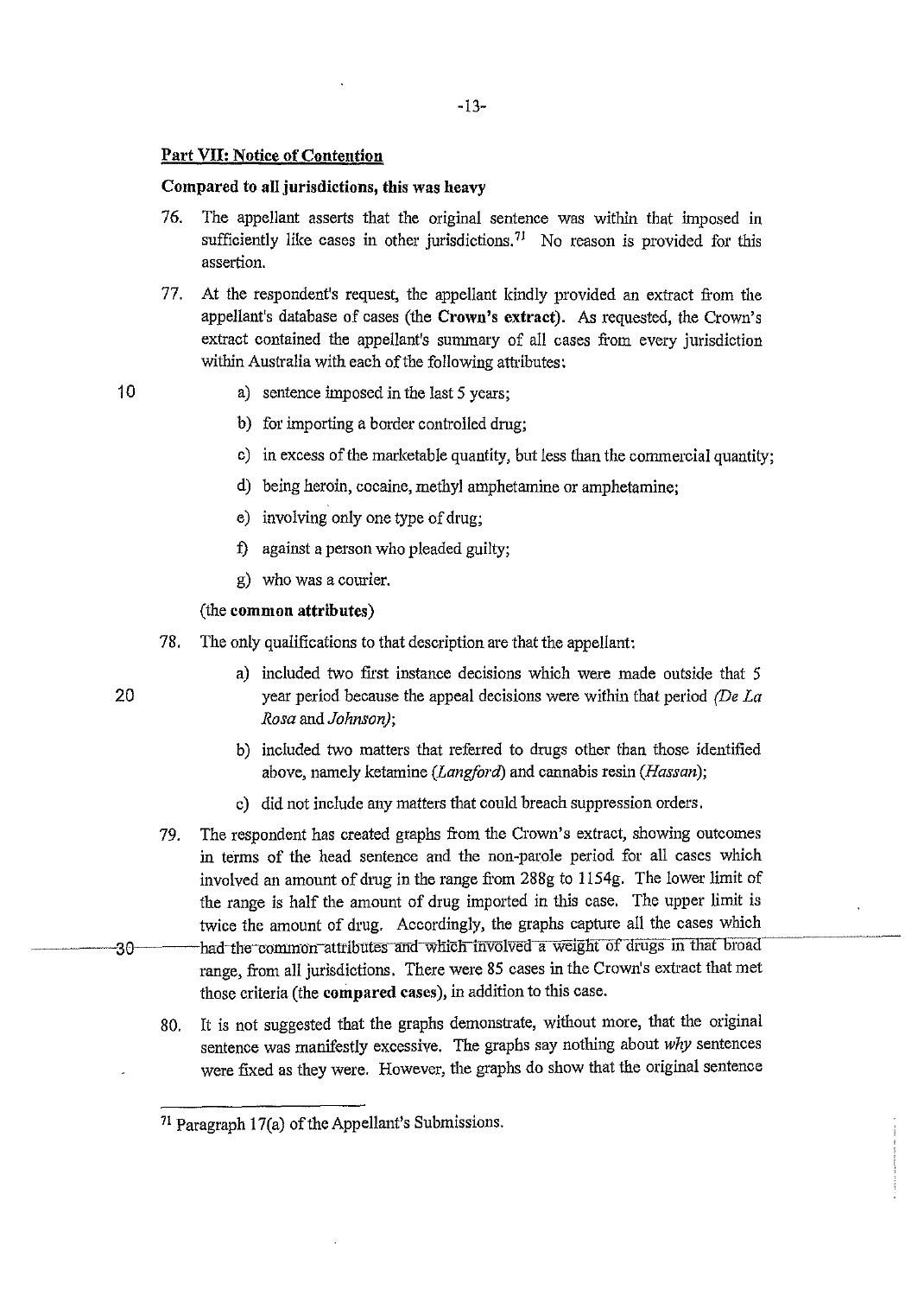was heavy compared to sentences imposed in the compared cases in *all*  jurisdictions, not merely Victoria.

- 81. The comparison is particularly compelling in relation to the non-parole period. In *none* of the 85 compared cases was a non-parole period set that was higher than the 6 year period set in the original sentence imposed on the respondent. In one other case, the same non-parole period was set, and in two cases a non-parole period of just under 5.5 years was set. In the remaining 82 cases (96%), a nonparole period of 5 years or less was set.
- 82. In relation to the head sentence, six of the 85 cases (7%) were higher than the 1 0 head sentence in the original sentence imposed on the respondent. One head sentence was slightly lower at 8 years 3 months. In the remaining 78 cases (92% ), a head sentence of 8 years or less was set.
	- 83. The respondent submits that the compared cases, combined with the first five factors identified by Osborn JA, supports the orders made by the Court of Appeal.
- 84. Even if the Comt upholds the appellant's contentions as to error, it is submitted that the Court should leave the decision of the Court of Appeal undisturbed. It is acknowledged that this Court is not a sentencing court. However, in this case, two of the Court of Appeal judges made limited use of the statistics and it formed only one of six reasons for their Honour's conclusion. In addition, the Crown's 20 extract showed that the original sentence *was* heavy when compared to other cases in all jurisdictions.

#### **The table and graph of Maxwell P**

85. For the reasons set out earlier in these submissions,  $^{72}$  the table created by Maxwell P indicated that the original sentence was heavy compared to sentences imposed in New South Wales, Queensland and Western Australia for importation offences, not only when compared to sentences imposed in Victoria.

#### **Part VIII: Time Estimate**

86. It is estimated that the respondent's oral argument will require about ninety minutes.

30

13 July2015

<u>Gllate</u>

Gail Archer Francis Burt Chambers Tel: 08 9220 0528 Email: garcher@francisburt.com.au

<sup>72</sup> See paragraphs 55-56 of these submissions.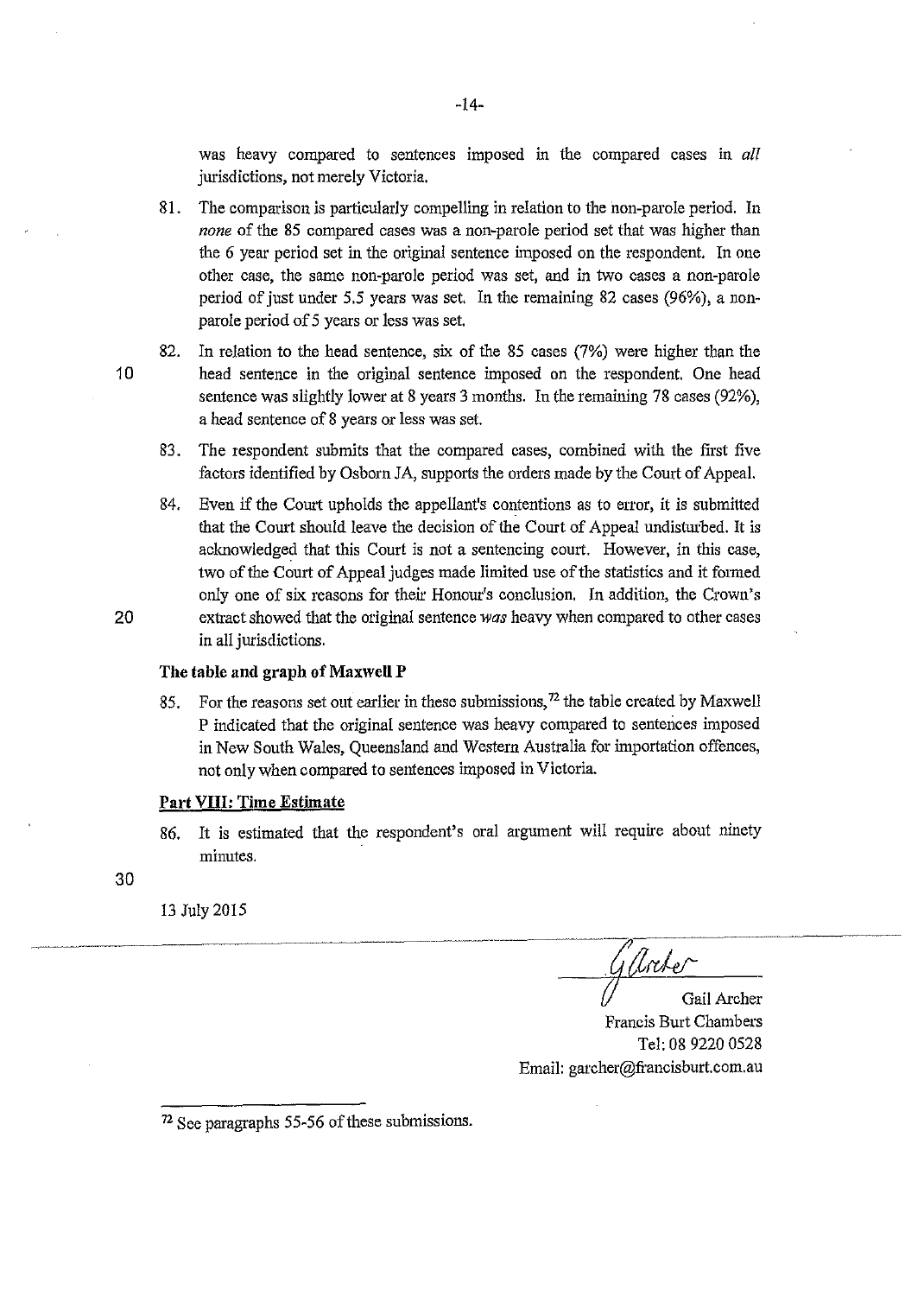# IN THE HIGH COURT OF AUSTRALIA MELBOURNE REGISTRY

#### BETWEEN:

AND

No. M82 of 2015

THE QUEEN (CTH) Appellant

 $\mathcal{L}$ 

VU LANG PHAM Respondent

10

# **RESPONDENT'S SUBMISSIONS- ANNEXURE A**

# **LEGISLATIVE PROVISIONS**

| No.          | Description of document             | Date         | Page no. |
|--------------|-------------------------------------|--------------|----------|
| $\mathbf{L}$ | Section 68 Judiciary Act 1903 (Cth) | 18 June 2015 |          |
| 2.           | Section 79 Judiciary Act 1903 (Cth) | 18 June 2015 |          |

20 Dated: 13 July 2015

g Arche

Gail Archer Francis Burt Chambers Tel: 08 9220 0528 Email: garcher@francisbmt.com.au

Date of document: 13 July 2015 Filed on behalf of the Respondent Victoria Legal Aid Lawyers Email: nirvana.adey@vla.vic.gov.au

DX address: DX 210646 Melbourne Postal address: 3 50 Queen Street· Tel: 03 9269 0144 Fax: 03 9269 0498 Ref: NA/14X006196NA Attention<sup>.</sup> Nirvana Adev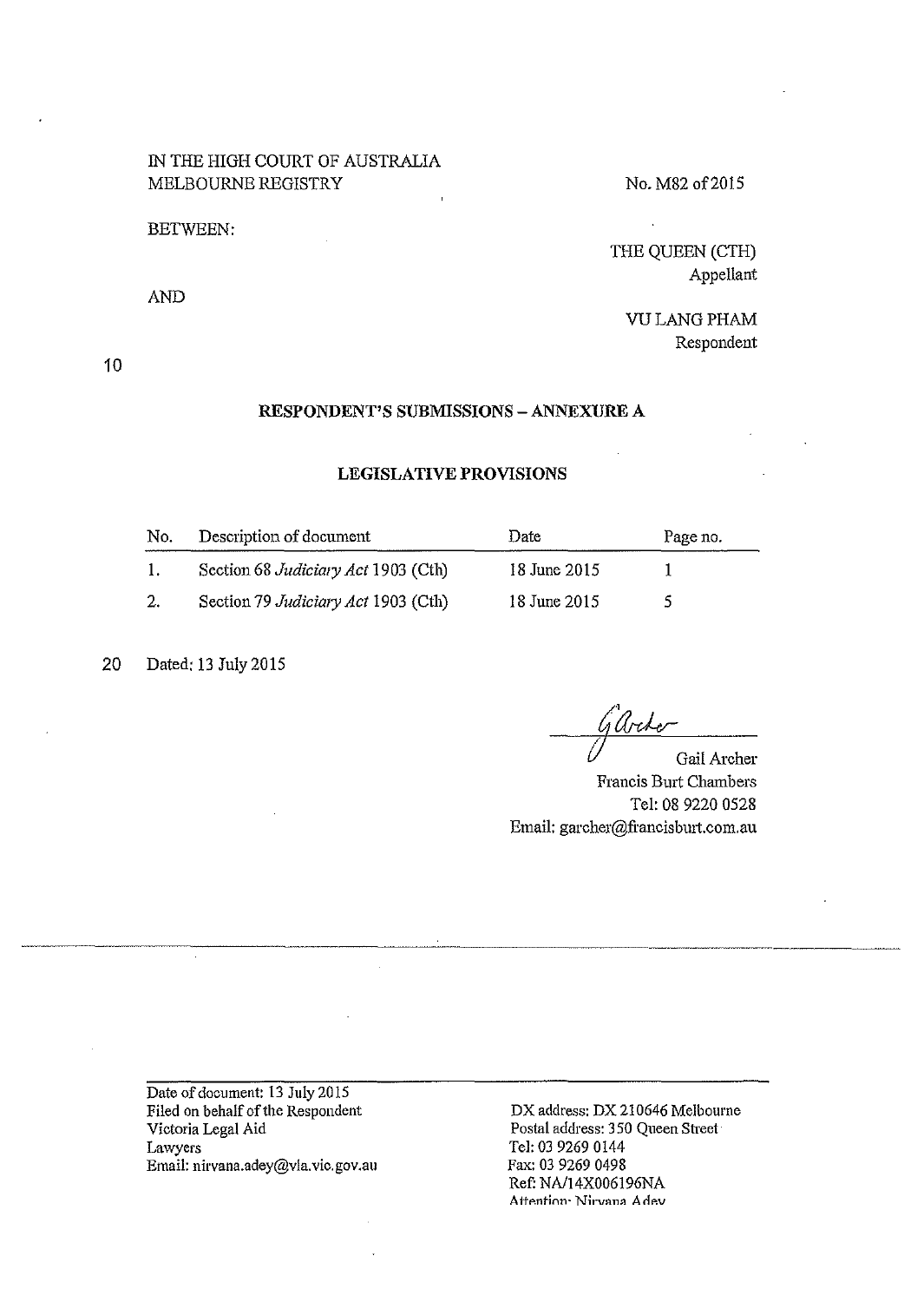Criminal jurisdiction **Part X**  Application oflaws **Division 1** 

# Part **X-Criminal jurisdiction**

# Division 1-Application of laws

#### **68 Jurisdiction of State and Territory courts in criminal cases**

- (1) The laws of a State or Territory respecting the arrest and custody of offenders or persons charged with offences, and the procedure for: ·
	- (a) their summary conviction; and
	- (b) their examination and commitment for trial on indictment; and
	- (c) their trial and conviction on indictment; and
	- (d) the hearing and determination of appeals arising out of any such trial or conviction or out of any proceedings connected therewith;

and for holding accused persons to bail, shall, subject to this section, apply and be applied so far as they are applicable to persons who are charged with offences against the laws of the Commonwealth in respect of whom jurisdiction is conferred on the several courts of that State or Territory by this section.

- (2) The several Courts of a State or Territory exercising jurisdiction with respect to:
	- (a) the summary conviction; or
	- (b) the examination and commitment for trial on indictment; or
	- (c) the trial and conviction on indictment;

of offenders or persons charged with offences against the laws of the State or Territory, and with respect to the hearing and determination of appeals arising out of any such trial or conviction or out of any proceedings connected therewith, shall, subject to this section and to section 80 of the Constitution, have the. like jurisdiction with respect to persons who are charged with offences against the laws of the Commonwealth.

**Compilation No. 43 Compilation date: 18/6/15 Registered: 18/6/15** 

*Judiciary Act 1903* 59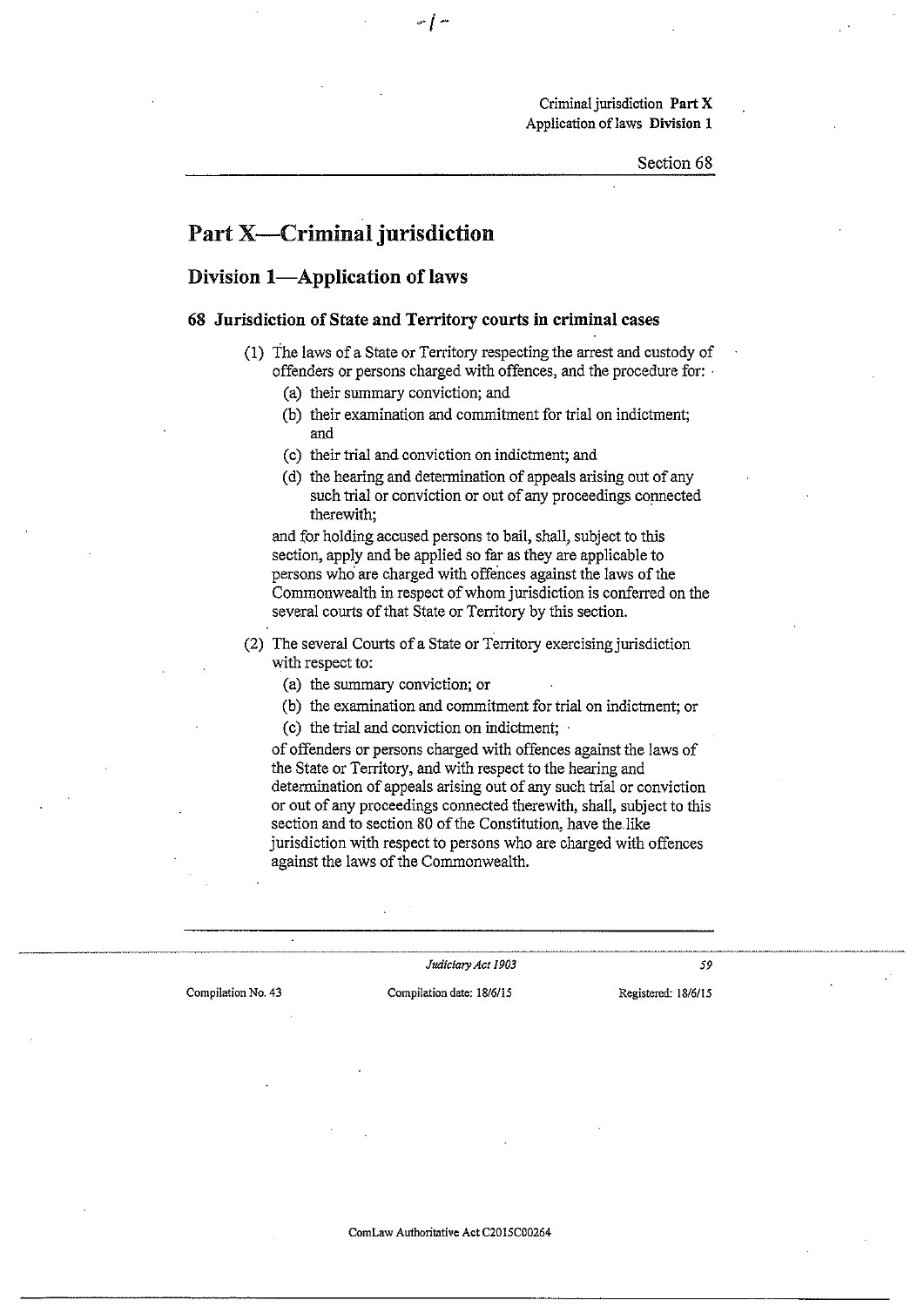Part X Criminal jurisdiction Division 1 Application of laws

#### Section 68

( 4) The several Courts of a State or Territory exercising the jurisdiction conferred upon them by this section shall, upon ·application being made in that behalf, have power to order, upon such terms as they think fit, that any information laid before them in respect of an offence against the laws of the Commonwealth shall be amended so as to remove any defect either in form or substance contained in that information.

 $-2-$ 

- (S) Subject to subsection (SA):
	- (a) the jurisdiction conferred·on a court of a State or Territory by subsection (2) in relation to the summary conviction of persons charged with offences against the laws of the Commonwealth; and
	- (b) the jurisdiction conferred on a court of a State or Territory by virtue of subsection (7) in relation to the conviction and sentencing of persons charged with offences against the laws of the Commonwealth in accordance with a provision of the law of that State or Territory of the kind referred to in subsection $(7)$ ;

is conferred notwithstanding any limits as to locality of the jurisdiction of that court under the law of that State or Territory.

- (SA) A court of a State on which jurisdiction in relation to the summary conviction of persons charged with offences against the laws of the Commonwealth is conferred by subsection (2) may, where it is satisfied that it is appropriate to do so, having regard to all the circumstances, including the public interest, decline to exercise that jurisdiction in relation to an offence against a law of the Commonwealth committed in another State.
- (SB) In subsection (SA), *State* includes Territory.
- (SC) The jurisdiction conferred on a court of a State or Territory by subsection (2) in relation to:
	- (a) the examination and commitment for trial on indictment; and
	- (b) the trial and conviction on indictment;

of persons charged with offences against the laws of the Commonwealth, being offences committed elsewhere than in a

*60* 

*Judiciary Act 1903* 

**Compilation No. 43 Compilation date: 18/6/15 Registered: 18/6115**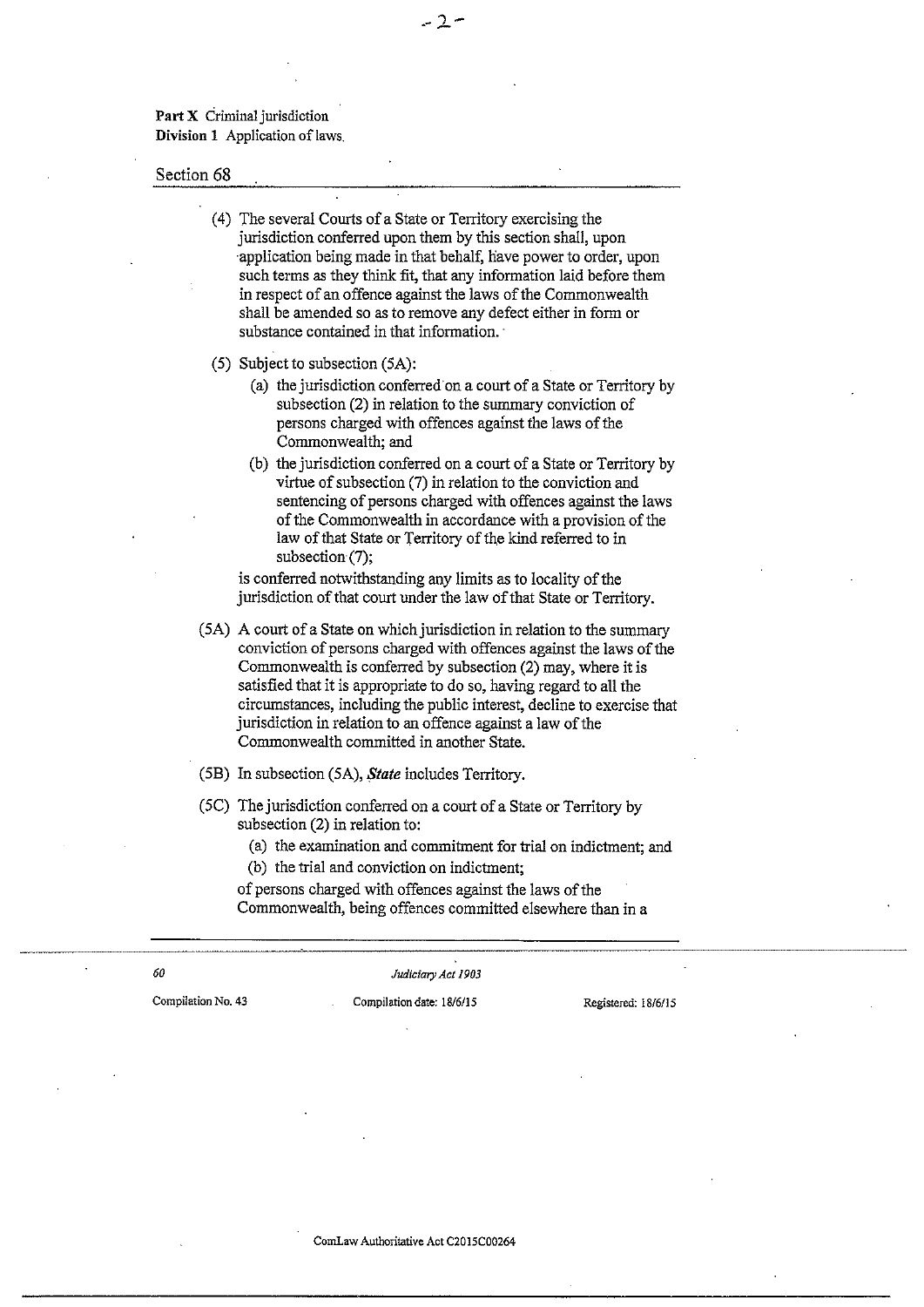Criminal jurisdiction **Part** X Application oflaws **Division 1** 

#### Section 68

State or Territory (including offences in, over or under any area of the seas that is not part of a State or Territory), is conferred notwithstanding any limits as to locality of the jurisdiction of that court under the law of that State or Territory.

(6) Where a person who has committed, or is suspected of having committed, an offence against a law of the Commonwealth, whether in a State or Territory or elsewhere, is found within an area of waters in respect of which sovereignty is vested in the Crown in right of the Commonwealth, he or she may be arrested in respect of the offence in accordance with the provisions of the law of any State or Territory that would be applicable to the arrest of the offender in that State or Territory in respect of such an offence committed in that State or Territory, and may be brought in custody into any State or Territory and there dealt with in like manner as if he or she had been arrested in that State or Territory.

(7) The procedure referred to in subsection (1) and the jurisdiction referred to in subsection (2) shall be deemed to include procedure and jurisdiction in accordance with provisions of a law of a State or Territory under which a person who, in proceedings before a court of summary jurisdiction, pleads guilty to a charge for which he or she could be prosecuted on indictment may be committed to a court having jurisdiction to try offences on indictment to be sentenced or otherwise dealt with without being tried in that court, and the reference in subsections (1) and (2) to *any such trial or conviction* shall be read as including any conviction or sentencing in accordance with any such provisions.

(8) Except as otherwise specifically provided by an Act passed after the commencement of this subsection, a person may be dealt with in accordance with provisions of the kind referred to in subsection  $(7)$  notwithstanding that, apart from this section, the offence would be required to be prosecuted on indictment, or would be required to be prosecuted either summarily or on indictment.

|                    | Judiciary Act 1903                               | 61      |
|--------------------|--------------------------------------------------|---------|
| Compilation No. 43 | Compilation date: 18/6/15<br>Registered: 18/6/15 |         |
|                    |                                                  | $\cdot$ |

(9) Where a law of a State or Territory of the kind referred to in subsection (7) refers to indictable offences, that reference shall, for

**.ComLaw Authoritative Act C20l5C00264**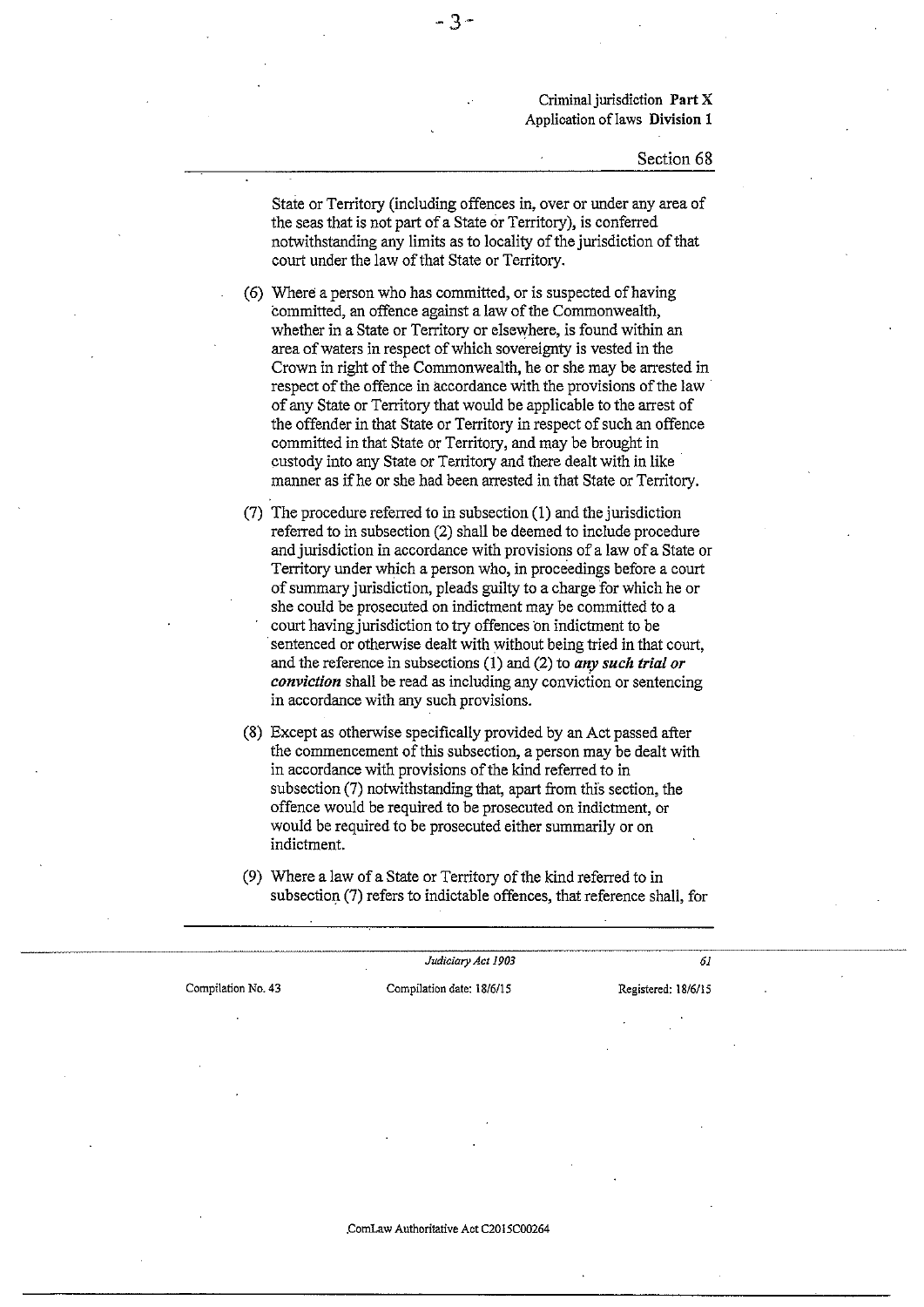Part X Criminal jurisdiction Division 1 Application of laws

#### Section 68A

the purposes of the application of the provisions of the law in accordance with that subsection, be read as including a reference to an offence against a law of the Commonwealth that may be prosecuted on indictment.

-If-

- (10) Where, in accordance with a procedure of the kind referred to in subsection (7), a person is to be sentenced by a court having jurisdiction to try offences on indictment, that person shall, for the purpose of ascertaining the sentence that may be imposed, be deemed to have been prosecuted and convicted on indictment in that court.
- (11) Nothing in this section excludes or limits any power of arrest conferred by, or any jurisdiction vested or conferred by, any other law, including an Act passed before the commencement of this subsection.

# 68A Committals jurisdiction if both Federal Court of Australia and State or Territory court have jurisdiction in relation to indictable offence

- (!) This section applies if both:
	- (a) the Federal Court of Australia; and
	- (b) a court of a State or Territory (the *superior State or Territory court);*

have jurisdiction to try a person on indictment for an indictable offence against a law of the Commonwealth (the *indictable offence).* 

*Working out which court the person should be committed to* 

- (2) If a court of the State or Territory (the *State or Territory committals court)* has, under subsection 68(2), jurisdiction with respect to the examination and commitment for trial on indictment of a person who is charged with the indictable offence, the court may, in exercising that jurisdiction:
	- · (a) commit the person for trial on indictment for the offence before either:

*62* 

*Judiciary Act 1903* 

**Compilation No. 43 Compilation date: 18/6/15 Registered: 18/6/15**